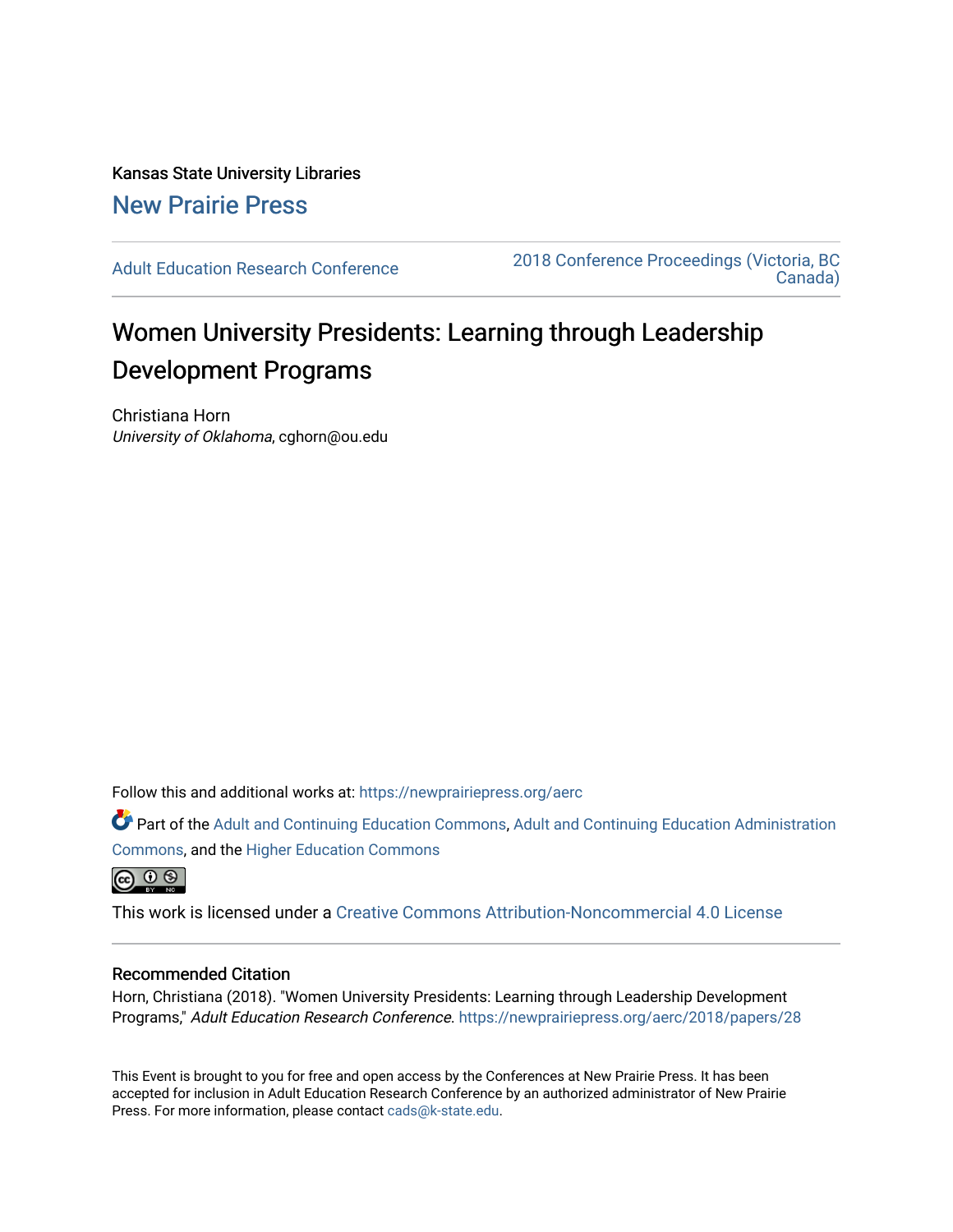## **Women University Presidents: Learning through Leadership Development Programs**

Christiana Horn University of Oklahoma

**Abstract:** Women administrators face a number of challenges in their pursuit of a university presidency. Leadership development programs provide valuable learning experiences that strengthen their potential of becoming a university president.

#### **Background**

Over the past decades women have grown in number among the college and university presidencies; however, their numbers still do not reflect equality in this position. The latest comprehensive presidential study by the American Council on Education, ACE, reports that women account for only 30.1 percent of all college and university presidents (Gagliardi, Espinosa, Turk, & Taylor, 2017), which is a 21 percent increase since 1986. Literature suggests that this low percentage could be a result of the challenges that women administrators encounter (Ballenger, 2010; Brown, Van Ummersen, & Phair, 2001; Jackson, & Harris, 2007; Madsen, 2012). Hence, scholars continue to study positive and negative factors that impact a woman's path to a college presidency and the role as president (Ballenger, 2010; Commodore, Freeman, Gasman, & Carter, 2016; Jackson, & Harris, 2007; Madsen, 2006; Madsen, 2012; Trombley, 2007).

There are many challenges aspiring women presidents encounter. Research shows that in addition to the struggle of navigating the academic career pathway (De Los Santos, & Vega, 2008; Haro, 1995; Jackson, & Harris, 2007; Madsen, 2006; Wilson, 1989), women have difficulties finding mentors (Cox, 1994; Hill, Rouner, & Bahniuk, 1987; Ibarra, 1993; Stutz, 2014), balancing work and family life (Ehrich, 1994; Gorena, 1996; Wrushen, & Sherman, 2008), and gaining enough administrative experiences needed to be president (Gagliardi, et al., 2017). While all of these remain significant challenges on their own, many of them create compounding issues. For example, university presidents are predominantly chosen from the positions of provost or chief academic officer; however, these positions require a certain level of administrative experience and are more easily realized with the assistance of a mentor. Despite this, there are activities and opportunities that assist in career progression. For instance, leadership development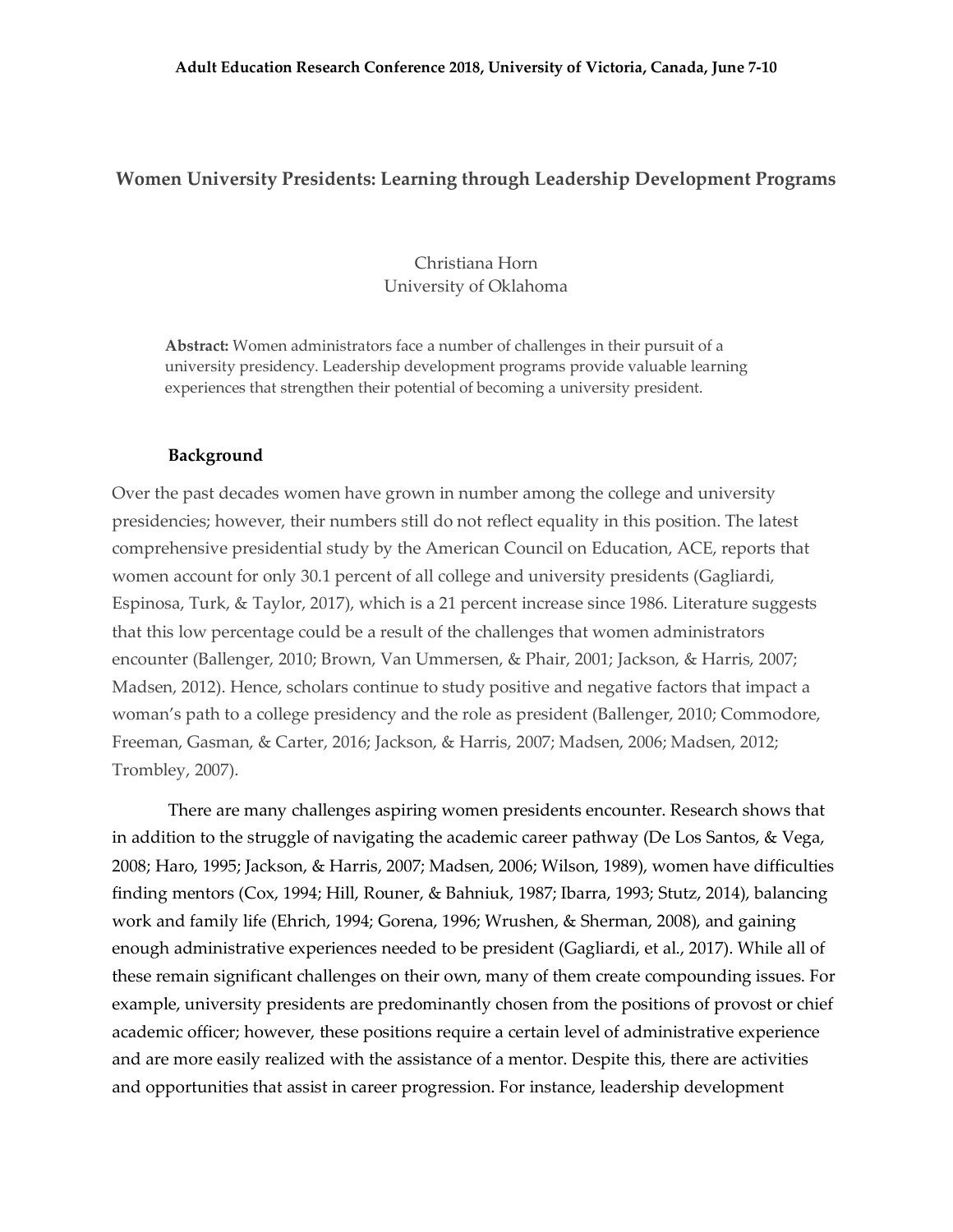programs are an important means through which women can gain the knowledge and training needed to become a university president (Madsen, 2012).

Although these leadership development programs can be of great value for women and their career advancement, scholarly research on this topic has only recently been published and information on this topic has not been shared across the masses (Madsen, 2012). Therefore, research in this area is both needed and significant. Furthermore, Martineua, Hannum, & Reinelt (2007) provide a list of reasons to evaluate leadership development programs, which include: understanding the benefits for individuals and organizations; improving the program; finding links between development training and the performance of the organization; and recognizing important leadership characteristics that are valuable for certain settings. In light of this, more articles are needed that offer information about leadership development programs that could serve both women administrators as well as institutions looking to establish these programs on their campus (Batlodano, Carlson, Jackson, & Mitchell, 2012; Madsen, 2012; Madsen, Longman, & Daniels, 2012).

Therefore, the purpose of this literature review is to explore the research on women university presidents and their learning experiences in leadership development programs that assist in preparing them for the presidency. Through this analysis we gain a better understanding not only of the learning experiences but also of the importance of this learning in the career progression of women presidents. In addition, in an attempt to provide a clearer understanding of leadership development programs, a literature-based definition is presented.

## **Defining Leadership Development**

Although studies (Bello-de Castro, 2010; Vaughn, & Weisman, 2003) classify a variety of activities under leadership development such as: graduate education programs, professional associations, and formalized leadership training, this paper refers to leadership development solely through the lens of trainings offered by associations or centers in an effort to prepare leaders to assume presidential positions, which is important because there is a need to purposefully prepare higher education administrators (Madsen, et al., 2012). These programs have the qualities and characteristics of professional development, which Wallin (2002) defines as "activities and experiences that increase job-related skills and knowledge and support the building of positive relationships" (p. 28). Vaughn and Weisman (2003) suggest that leadership development focus on the "skills, abilities, and knowledge that are unique to the presidency," but should be broader and further specialized in comparison to other leadership programs (p. 52).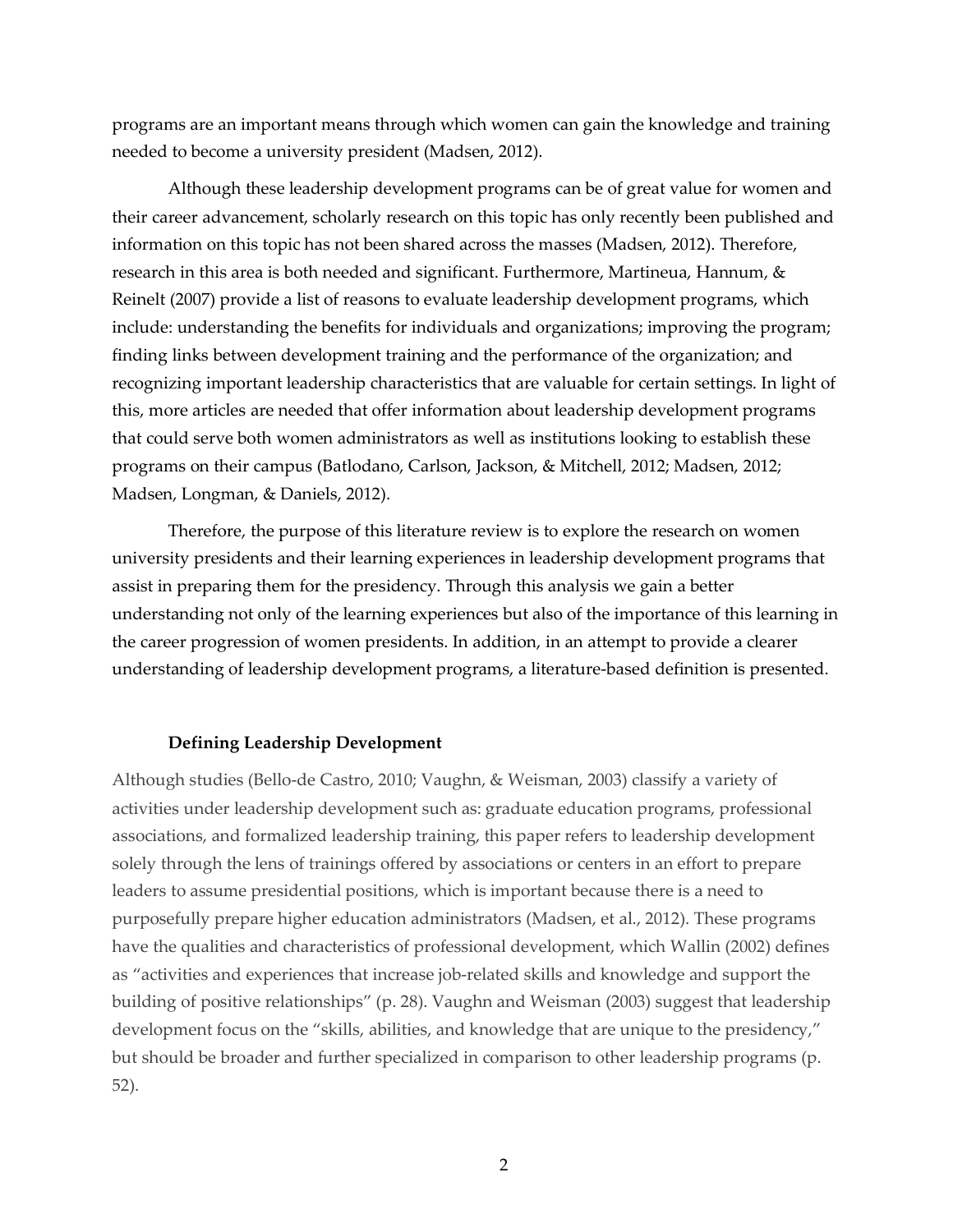While there are a variety of job-related skills that could potentially be addressed during these programs, they typically establish support networks, discuss role responsibilities, and depend upon funding from foundations (León and Nevarez, 2007). As such, it is understandable that these programs have been described as "rungs on the ladder" (León and Nevarez, 2007, p. 363). With this in mind, there are also differences in programs. According to León and Nevarez (2007) leadership development programs can be categorized in one of two ways: programs focusing on all individuals or women and programs focusing on minorities.

## **Methodology**

This literature review analyzed studies that directly related to women administrators and leadership development programs. A total of 14 studies were relevant and were included in this literature review. These studies included empirical studies, literature reviews, program analyses, and two dissertations, and they focus on both national and campus programs. This paper is primarily concerned with programs affiliated with national associations. Although not all of the included studies focus specifically on national programs, they all provide relevant information that contributes to the study at hand. The following section reveals the findings of this analysis and is followed by a discussion of these findings in relation to existing literature on women university presidents.

#### **Leadership Development Literature**

Literature on leadership development programs is frequently discussed in relation to the human resource development, HRD, framework (Baltodano, Carlson, Jackson, & Mitchell, 2012; Bonebright, Cottledge, & Lonnquist, 2012; Hornsby, Morrow-Jones, & Ballam, 2012; Madsen, 2012; Madsen, Longman, & Daniels, 2012), institutional programs (Baltodano, et al., 2012; Bonebright, et al., 2012; Hornsby, et al., 2012), national programs (Anderson, 1997; Weissner, & Sullivan, 2007; White, 2012), or community college leadership (Anderson, 1997; Bello-de Castro, 2010; Krause, 2009; Vaughn, & Weisman, 2003). The analysis of literature revealed several key components emerged that contribute to the success of these leadership development programs. While there may be some differences between institutional based and national programs or from one program to another, all of the programs encompassed: administrative topics, opportunities for mentorship, internships/campus visits, mock interviews, and selfunderstanding.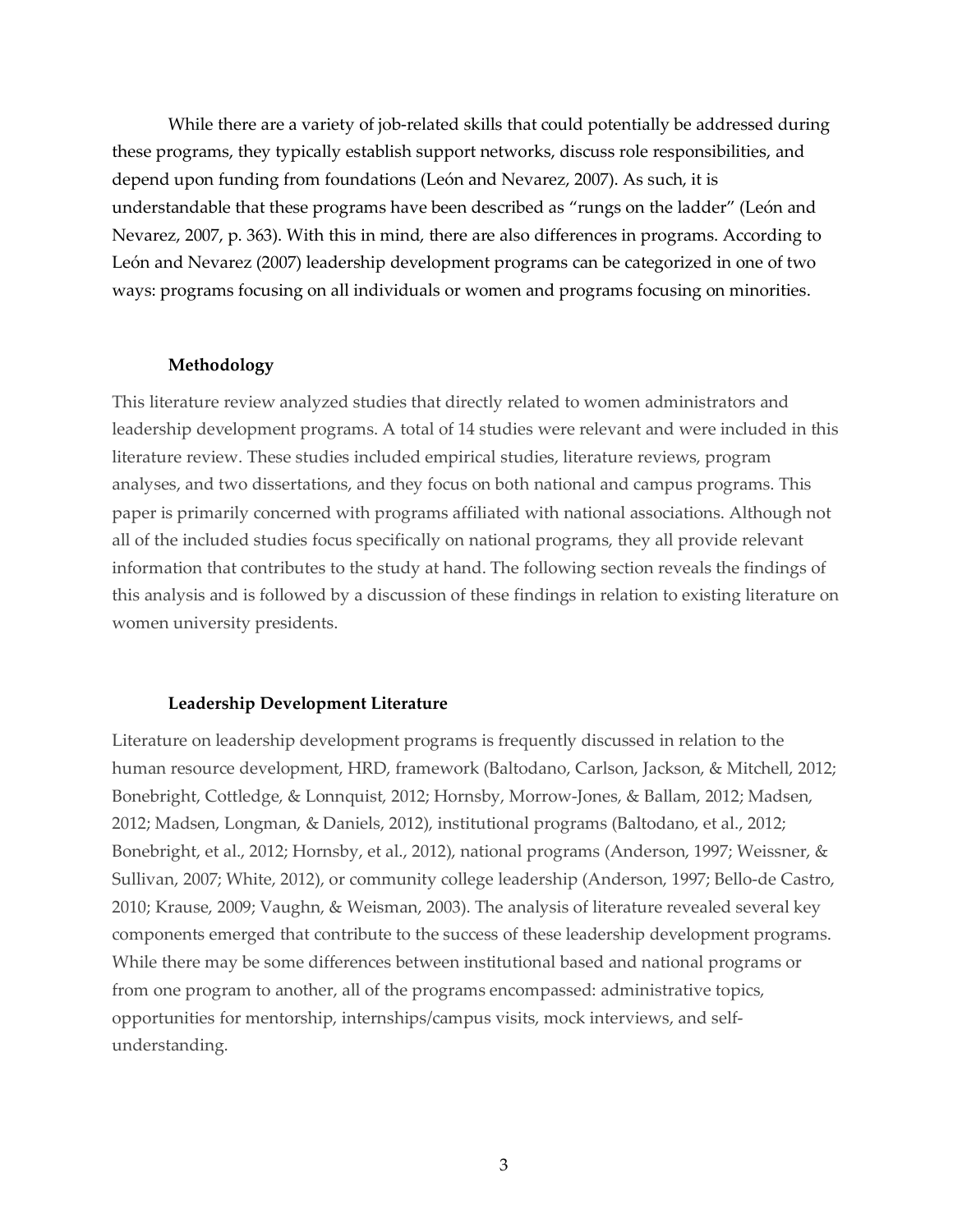## **Administrative Topics**

Literature suggests leadership development programs typically cover a wide range of administrative topics such as: planning, budgeting and financing, politics and government, leadership theories, diversity, fundraising, managing and investing strategic resources, leading change, comprehending the new higher education, understanding the board and the hiring process, self-reflecting, viewing situations through different perspectives, technology, and conflict management (Anderson, 1997; Bello-de Castro, 2010; Krause, 2009; Madsen, et al., 2012; McDade, 1987; Weissner, & Sullivan, 2007; White, 2012). These topics include the majority but not all of the ones that are commonly addressed in these programs. In addition, not every program covers each of the mentioned topics; however, the programs present rich enough information and discussion that several studies found that the participants gained a new and valuable understanding. A participant from Weissner and Sullivan's (2007) study reflected by stating the following, "I have a new appreciation for presidents; their job duties expand far beyond what I was aware of" (p. 101). Although not all programs cover the same material, all programs have common goals of developing promising administrators (Anderson, 1997).

Leadership development programs not only provided an avenue for leaders to learn and understand these topics, but these programs gave an opportunity for critical analysis and discussion by the participants (Bello-de Castro, 2010; McDade, 1987; White, 2012). Participants valued these opportunities because the discussions allowed for multiple perspectives on an issue (Bello-de Castro, 2010; Weissner, & Sullivan, 2007). White (2012) illustrates this in a study, stating that participants were viewed as practitioner faculty who were able to contribute their own expertise and speak candidly with one another.

## **Opportunities for Mentors**

A majority of the leadership development programs incorporate a mentorship component (Anderson, 1997; Bello-de Castro, 2010; Baltodano, et al., 2012; McDade, 1987; Madsen, et al., 2012; Weissner, & Sullivan, 2007; White, 2012). One study described this as a structured mentorship where the senior officer "monitors" the participant's activities and "provides advice and support" (McDade, 1987, p. 36). Participants in several of the studies reflected on the importance of mentors (Bello-de Castro, 2010; Krause, 2009). Even more so, they discussed the significance of having multiple mentors, regardless of gender, as well as mentors from other institutions (Bello-de Castro, 2010). In one study a participant shared the importance of her mentoring experience stating, "he took me everywhere and told me what was going through his mind" (Krause, 2009, p. 115). In another study, a participant voiced how working with the program reestablished her belief that "all aspiring leaders need champions, mentors, and role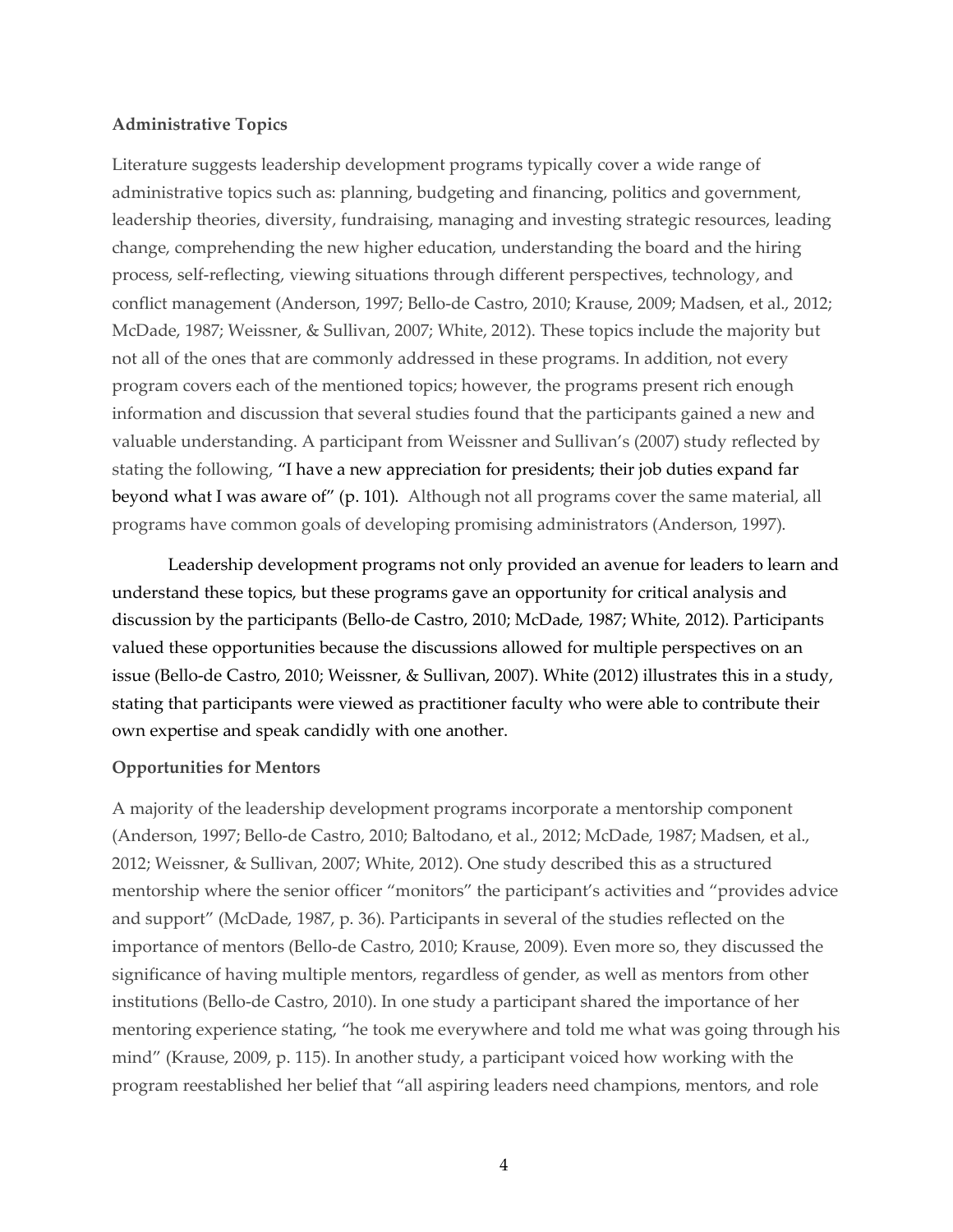models and that experienced leaders need to be those champions, mentors, and role models" (Baltodano, et al., 2012).

While not all relationships lead to mentoring, leadership development programs contributed toward networking relationships, which are also valuable for leaders (Bello-de Castro, 2010; Bonebright, et al., 2011; Krause, 2009). These relationships are so important that McDade's (1986) study revealed that administrators ranked networking in leadership development programs as more beneficial than discussing issues or skills. In fact, a participant from one study stated the following in regards to a conversation with a dean of another university, "I realized that she was working on issues that were similar to some of my own challenges. We can learn from each other" (Weissner, & Sullivan, 2007, p. 103).

## **Internships/Campus Visits**

Literature shows that several leadership development programs have a traditional internship or campus visit scheduled into the curriculum (Bello-de Castro, 2010; McDade, 1987; Vaughn, & Weisman, 2003). These opportunities can present a different kind of learning experience. This more hands-on approach is essential to presidential preparation, and directly relates to Vaughn and Weisman's (2003) stance, "much of the knowledge and many of the skills and abilities can be gained only through on-site experiences and observations" (p. 52). At least one study described a program that tasked the leaders to take on a project for a department outside of the women's own department (Bello-de Castro, 2010). As a result, the study found that at least one woman believed the project gave her a broader understanding of the university and its mission (Bello-de Castro, 2010). This can be a helpful learning experience; however, Vaughn and Weisman (2003) caution that leaders must be fully included in the decision-making process that leads to change within the unit, which presents the best scenario through which leaders in the development program will grow.

## **Mock Interviews**

Although not as common as the previous components, some programs incorporated another extremely important activity, mock interviews. A few programs provided an opportunity for women leaders to go through a mock interview simulating one that would be done during the hiring process for a presidency position (Krause, 2009). As part of the project, the women were provided with feedback and a critique (Krause, 2009). For some programs, this preparation even went so far as to include a panel of women presidents who discussed how to dress and hairstyles for the interview (Krause, 2009). One participant from Krause's (2009) study stated that the activity was a "humbling experience" (p. 114).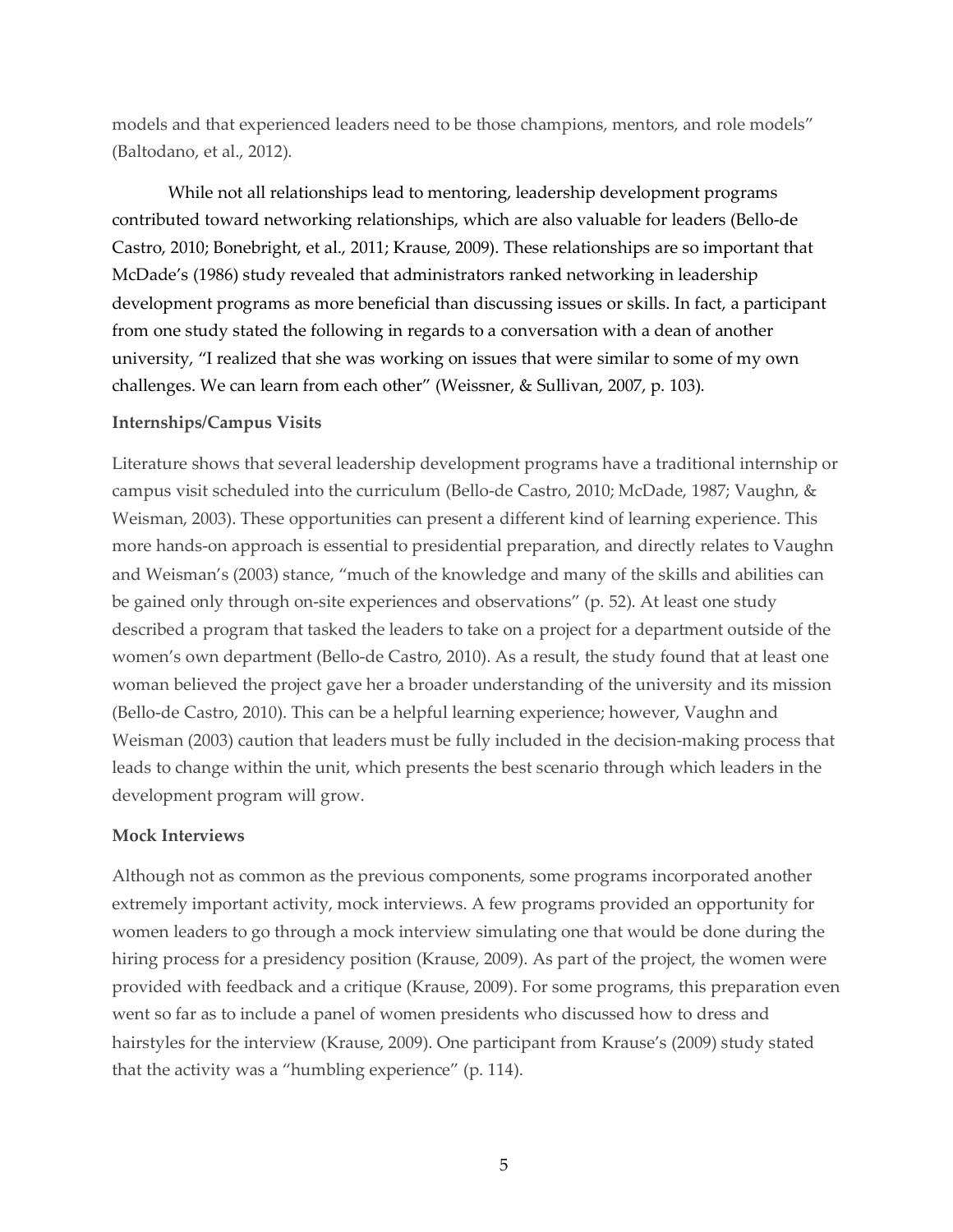Furthermore, this exercise also gives women leaders a better understanding of the board, which is responsible for hiring the university president (American Associations of University Presidents, et al., 1966; Association of Governing Boards of Universities and Colleges, 2010). In relation, one study mentioned the inclusion of a presentation between a president and board member, which gave an inside view into the value of this relationship (Weissner, & Sullivan, 2007).

### **Self-Understanding**

As an outcome of the aforementioned, leaders gained a better understanding of themselves and their skill set with which they were able to compare with the requirements of a university president. Many participants reflected on similarities in skills such as confidence, creativity, and authenticity (Weissner, & Sullivan, 2007). One participant in Baltodano, et al.'s (2012) study expressed the following, "It is quite probable that I would not be the leader I have become…I consider OWHE and its ACE Networks an important part of my journey, instilling the how to's, the confidence, and the courage to lead" (p. 73). In addition, leaders were able to reflect on whether they still had the desire of becoming a president, whether good or bad (Weissner, & Sullivan, 2007). One participant recognized her readiness to advance to the next level, "I have to return to my college in a proactive mode and begin to apply for a dean level ASAP…Discovered that I am ready!" (Weissnar, & Sullivan, 2007, p. 104).

### **Discussion**

While it is important to note that leadership development programs are not the sole reason individuals are hired as presidents, they certainly present valuable trainings and are beneficial toward one attaining the presidency (Krause, 2009). In fact, there were a few studies (Bello-de Castro, 2010; Krause, 2009) that asked participants whether leadership development programs aided in their career advancement toward a university presidency. For instance, Krause's (2009) study on women presidents found that eight out of the ten respondents believed attending a program helped them advance. These programs, then, are beneficial because of their content, literature on university presidents, activities, and connections. Furthermore, based upon the existing literature, each of the common components of these programs are even more so important for women aspiring to be presidents.

Research has shown that administrators are not fully prepared when they become a college president (Brown, Martinez, & Daniel, 2002; León, & Nevarez, 2007; Selingo, 2013). In fact, one study revealed that just 44 percent of presidents felt very well prepared for the position (Selingo, 2013). Cohen and March (1986) suggest that presidents try to learn from their experiences, but there still exists a level of ambiguity with those experiences, which results from

6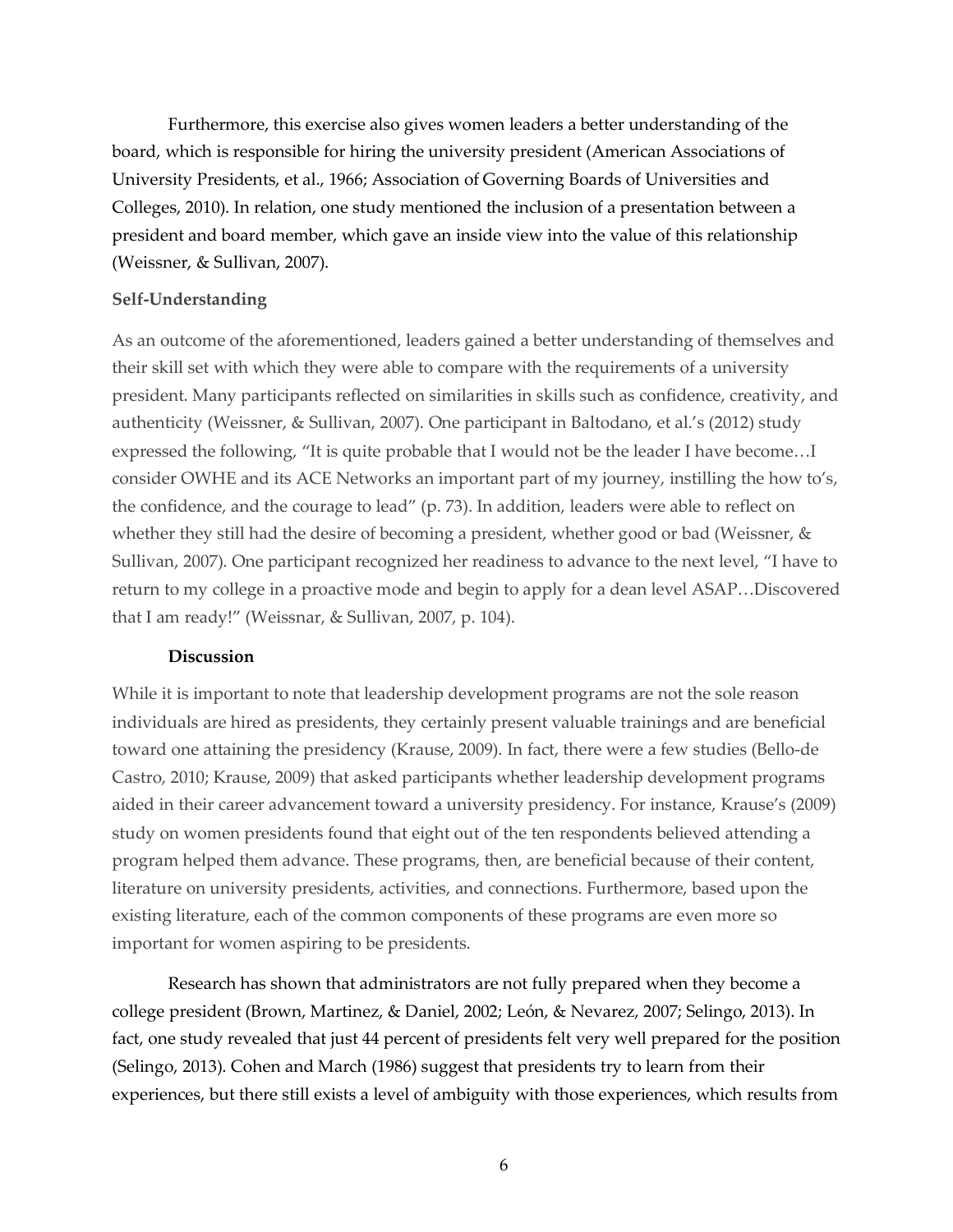a lack of having true experience in the position. Therefore, leadership development programs are avenues through which universities can hire senior level administrators (León, & Nevarez, 2007) because as this literature review shows, these programs address these administrative experiences and this gap in understanding of primary responsibilities through the essential topics covered during program sessions (Anderson, 1997; Bello-de Castro, 2010; Krause, 2009; Madsen, et al., 2012; McDade, 1987; Weissner, & Sullivan, 2007; White, 2012).

Many of the topics addressed during these programs are key topics that present challenges for presidents, as well as ones for which they feel unprepared (Anderson, 1997; Bello-de Castro, 2010; Gagliardi, et al., 2017; Krause, 2009; Madsen, et al., 2012; McDade, 1987; Weissner, & Sullivan, 2007; White, 2012). Gagliardi, et al.'s (2017) ACE study on university presidents found that topics such as fundraising, technology planning, government relations, assessment of student learning, crisis management, governing board, and legal issues were areas for which presidents felt unprepared. All of these except one were identified within this literature review as topics covered during leadership development programs (Anderson, 1997; Bello-de Castro, 2010; Krause, 2009; Madsen, et al., 2012; Weissner, & Sullivan, 2007; White, 2012). In the same light, the ACE report also revealed that presidents were most frustrated over a lack of money and spent the majority of their time on budget or financial management, management of senior team, fundraising, and board relations (Gagliardi, et al., 2017), which were all directly related to key administrative topics from development programs (Anderson, 1997; Bello-de Castro, 2010; Krause, 2009; Madsen, et al., 2012; Weissner, & Sullivan, 2007; White, 2012). (Anderson, 1997; Bello-de Castro, 2010; Krause, 2009; Madsen, et al., 2012; Weissner, & Sullivan, 2007; White, 2012). As a result, these leadership development programs provide administrators an opportunity to gain knowledge about and prepare for these responsibilities.

Furthermore, this literature review illustrates that leadership development programs are avenues through which women can develop mentoring relationships (Anderson, 1997; Bello-de Castro, 2010; Baltodano, et al., 2012; McDade, 1987; Madsen, et al., 2012; Weissner, & Sullivan, 2007; White, 2012), which literature has shown is important for women. While research on mentors and women university presidents is limited (Brown, 2005), there is a vast amount of literature illustrating the positive impact mentoring can have on career advancement (Ballenger, 2010; Brown, et al., 2001; Commodore, et al., 2016; Jackson, & Harris, 2007; Savage, Karp, & Logue, 2004; Umpstead, Hoffman, & Pehrsson, 2015). In the same way, a lack of mentors is a barrier in career advancement (Ehrich, 1994). In fact, Brown, et al. (2001) found in their study that women are more likely to become a president if they receive mentorship. Furthermore,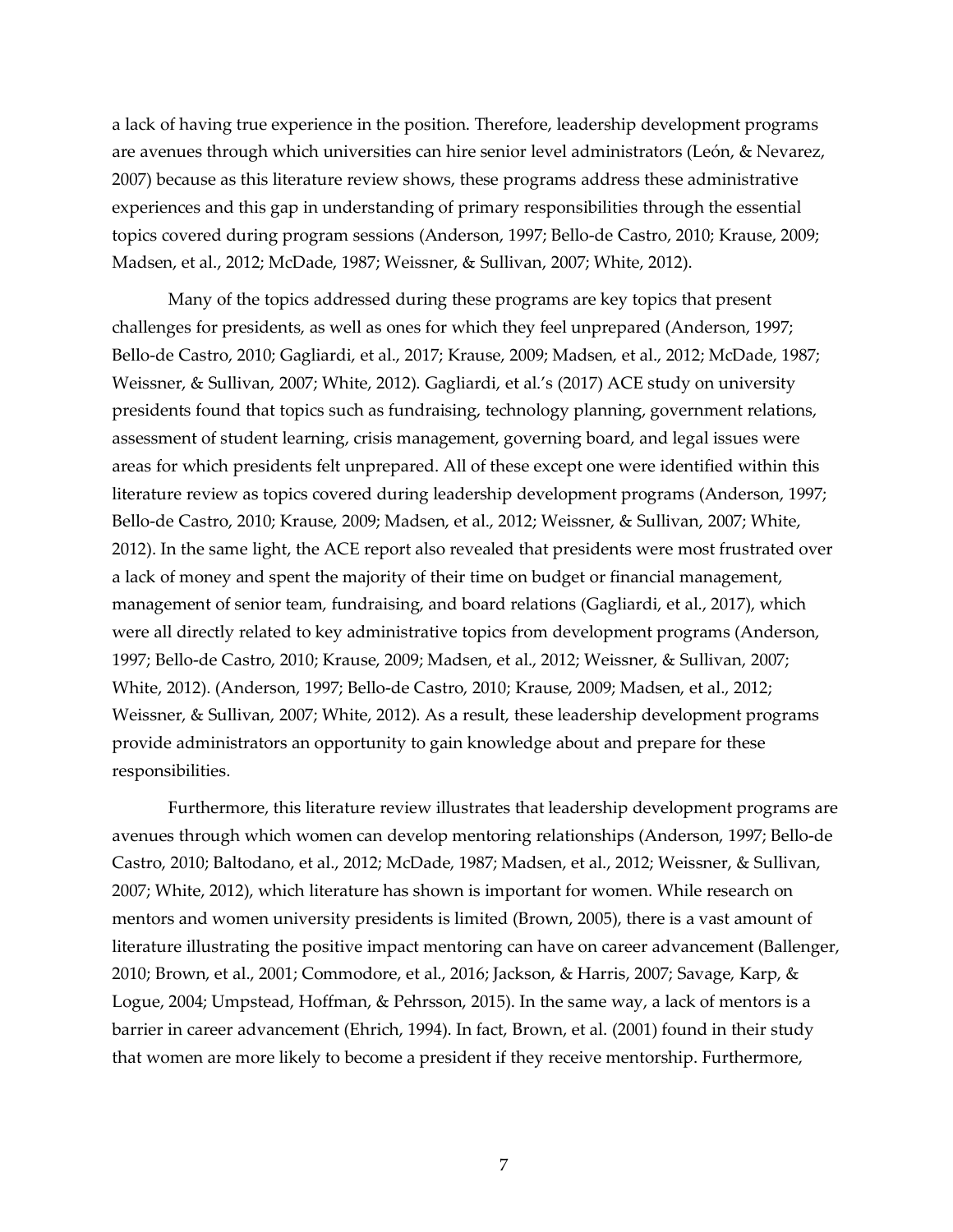another study found that the majority of women presidents had one to three mentors throughout their professional careers (Brown, 2005).

Despite this, it is difficult for women to acquire mentoring relationships (Cox, 1994), especially women mentors (Ehrich, 1994; Ortiz-Walters, 2009; Stutz, 2014). However, mentors are extremely valuable because they supply opportunities for networking and acquiring knowledge (Ballenger, 2010; Brown, et al., 2001), as well as the simple aspect of "having someone believe in you" (Ramos, 2008, p. 201). Mentoring allows women to overcome the "good ole' boy network," which tends to exclude women, and provides a network through which women can support each other (Rodriguez, 2005). Thus leadership development programs create an environment that enables the creation of mentoring and networking relationships to develop, which could prove difficult for some of these women to accomplish at their home institutions. While networking is important for career mobility, hands-on experience can also be a vital means of preparing for a presidency.

Although there is very limited research that addresses the significance of internships or campus visits, mock interviews, and self-understanding for women university presidents, these areas also contain their own value in career advancement. Internships or campus visits, as shown above, provide furthered opportunities of networking, in a cross-university or crossdepartmental sense, new skill and knowledge building, and differing points of view. Mock interviews are a highly beneficial exercise in that they help demystify the presidential hiring process. This also provides participants with a better understanding and view of the board and its involvement with the university and president, especially considering the board is responsible for the hiring and firing of the president (American Association of University Professors, et al., 1966). Finally, presidents must have a firm grasp on their own self-knowledge even prior to their presidency if they are to withstand the challenges and barriers that they must face to achieve such a level of success.

#### **Implications and Conclusion**

This study is important not only because it explores the valuable learning that occurs during leadership development programs, but also because it is this learning that provides women with a furthered progression of their skills and an increased probability of becoming a president. This study reinforces the importance of women's involvement in leadership development programs and highlights the skills that can be gained. While leadership development programs are important catalysts in women being promoted, it is necessary that this professional development continue throughout their career, even to presidency and beyond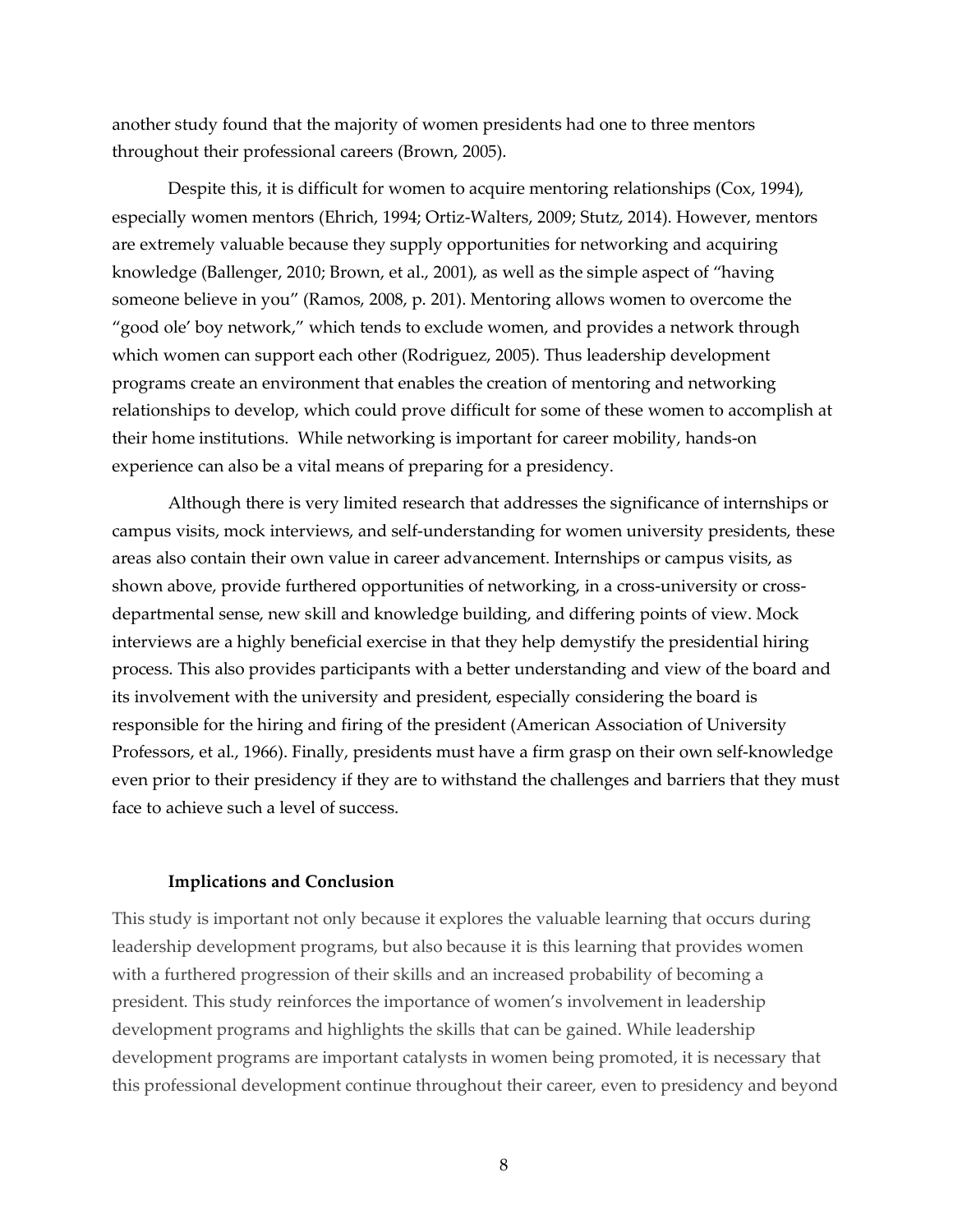(Bello-de Castro, 2010). However, these programs are not a stand-alone means of fully equipping leaders to become university presidents (Anderson, 1997; Baltodano, et al., 2012). Baltodano, et al. (2012) state, "women need more than information and training to successfully advance into leadership positions," and yet, these leadership programs certainly provide the needed training and opportunities that strengthen a woman's resume toward becoming a president (p. 74).

## **References**

- American Association of University Professors, American Council on Education, Association of Governing Boards of Universities and Colleges. (1966). Statement on government of colleges and universities. In M. C. Brown (Ed.), *ASHE Reader Series: Organization and Governance in Higher Education* (pp. 236-243). Boston, MA: Pearson.
- Anderson, J. A. (1997). Leadership training initiatives for community college administrators: A focused synthesis of the literature. *Community College Review*, 24(4), 27-54.
- Association of Governing Boards of Universities and Colleges. (2010). Statement on board responsibility for institutional governance. In M. C. Brown (Ed.), *ASHE Reader Series: Organization and Governance in Higher Education* (pp. 236-243). Boston, MA: Pearson.
- Ballenger, J. (2010). Women's access to higher education leadership: Cultural and structural barriers. *Forum On Public Policy Online*, 2010(5), 1-20.
- Baltodano, J. C., Carlson, S., Jackson, L. W., & Mitchell, W. (2012). Networking to leadership in higher education: National and state-based programs and networks for developing women. *Advances in Developing Human Resources*, 14(1), 62-78.
- Bello-de Castro, L. M. (2010). *On the right track: A multicase study of five successful female community college presidents' professional development* (Doctoral dissertation). Retrieved from https://search-proquestcom.ezproxy.lib.ou.edu/docview/305243440?accountid=12964
- Bonebright, D. A., Cottledge, A. D., & Lonnquist, P. (2012). Developing women leaders on campus: A human resources–women's center partnership at the University of Minnesota. *Advances in Developing Human Resources*, 14(1), 79-95.
- Brown, T. M. (2005). Mentorship and the female college president. *Sex Roles*, 52(9-10), 659-666. doi:10.1007/s11199-005-3733-7
- Brown, L., Martinez, M., & Daniel, D. (2002). Community college leadership preparation: Needs, perceptions, and recommendations. *Community College Review*, 30(1), 45-73.
- Brown, G., Van Ummersen, C., & Phair, J. (2001). *Breaking the barriers: Presidential strategies for enhancing career mobility.* Washington, DC: American Council on Education.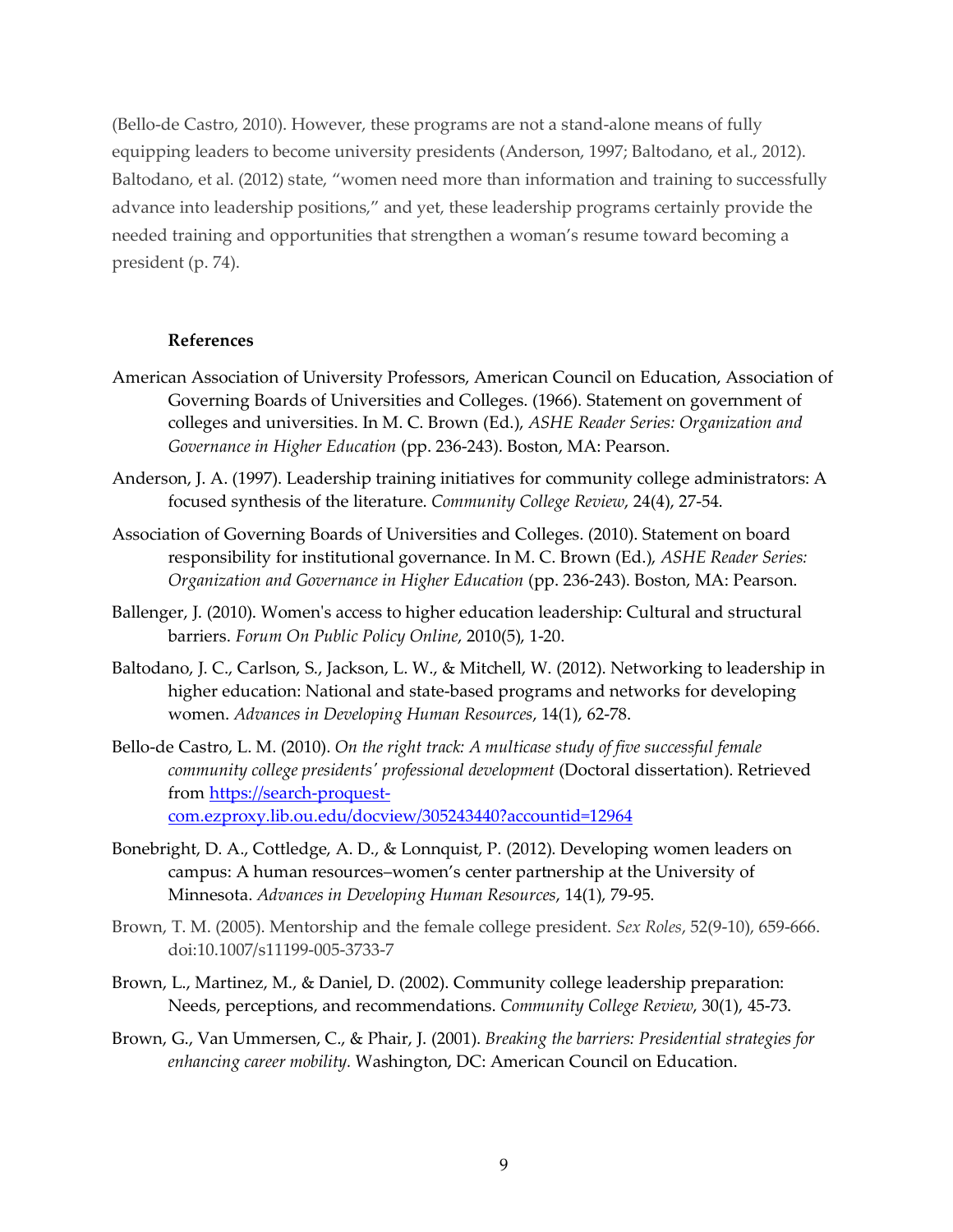- Cohen, M. D., & March, J. G. (1986). Leadership in an organized anarchy. In M. C. Brown (Ed.), *ASHE Reader Series: Organization and Governance in Higher Education* (pp. 351-370). Boston, MA: Pearson.
- Commodore, F., Freeman, S. J., Gasman, M., & Carter, C. M. (2016). "How it's done": The role of mentoring and advice in preparing the next generation of historically Black college and university presidents. *Education Sciences*, (6)2. doi: 10.3390/educsci6020019
- Cox, T. (1994). *Cultural diversity in organizations: Theory, research and practice*. San Francisco, CA: Berrett-Koehler Publishers.
- De los Santos, A. G., & Vega, I. I. (2008). Hispanic presidents and chancellors of institutions of higher education in the United States in 2001 and 2006. *Journal Of Hispanic Higher Education*, 7(2), 156-182.
- Ehrich, L. C. (1994). Mentoring and networking for women educators. *Women in Management Review*, 9(3), 4-11.
- Gagliardi, J. S., Espinosa, L. L, Turk, J. M, & Taylor, M. (2017). American college president study 2017. *American Council on Education.*
- Gorena, M. (1996, April). Hispanic women in higher education administration: Factors that positively influence or hinder advancement to leadership positions. Paper presented at Annual meeting of the American Educational Research Association, New York.
- Haro, R. P. (1995). Held to a higher standard: Latino executive selection in higher education. In R. V. Padilla & R. Chavez Chavez (Eds.), *The leaning ivory tower: Latino 16 18 professors in American universities* (pp. 189-207). Albany, NY: State University of New York Press.
- Hill, S. E., Rouner, D., & Bahniuk, M. (1987). Mentoring and other communication support systems in the academic setting: Development of an instrument. In *annual International Communication Association Convention*.
- Hornsby, E. E., Morrow-Jones, H. A., & Ballam, D. A. (2012). Leadership development for faculty women at The Ohio State University: The president and provost's leadership institute. *Advances in Developing Human Resources*, 14(1), 96-112.
- Ibarra, H. (1993). Personal networks of women and minorities in management: A conceptual framework. *Academy of management Review*, 18(1), 56-87.
- Jackson, S., & Harris, S. (2007). African American female college and university presidents: experiences and perceptions of barriers to the presidency. *Journal Of Women In Educational Leadership*, *5*(2), 119-137.
- Krause, A. M. (2009). *Leadership development and mentoring that matters: Insights from the career trajectories of women community college presidents and chief academic officers* (Doctoral dissertation). Retrieved from https://search-proquestcom.ezproxy.lib.ou.edu/docview/305029807?accountid=12964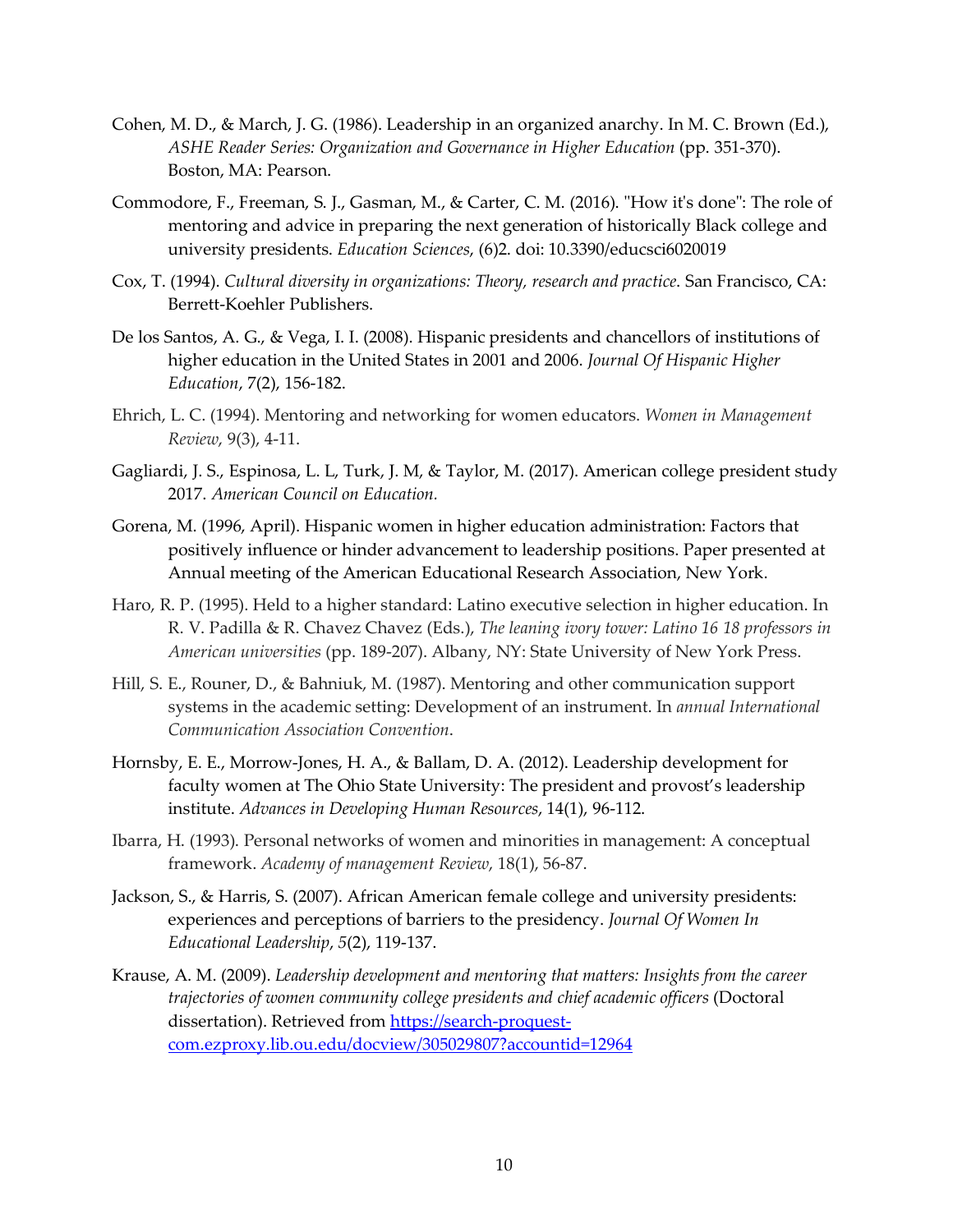- León, D. J., & Nevarez, C. (2007). Models of leadership institutes for increasing the number of top Latino administrators in higher education. *Journal of Hispanic Higher Education*, 6(4), 356-377.
- Madsen, S. R. (2006, May). *Women university presidents: Career paths and educational backgrounds.* Paper presented at the meeting of European Academy of Management, Norway.
- Madsen, S. R. (Ed.). (2012). Women and leadership in higher education: Learning and advancement in leadership programs. *Advances in Developing Human Resources*, 14(1), 3- 10.
- Madsen, S. R., Longman, K. A., & Daniels, J. R. (2012). Women's leadership development in higher education: Conclusion and implications for HRD. *Advances in Developing Human Resources*, 14(1), 113-128.
- Martineua, J. W., Hannum, K. M., & Reinelt, C. (2007). Introduction. In K. M. Hannum, J. W. Jartineau, & C. Reinelt (Eds.), *The handbook of leadership development evaluation* (pp. 1-11). San Francisco, CA: Jossey-Bass.
- McDade, S. A. (1986). Professional development of senior-level administrators of college and universities. Doctoral dissertation, Harvard University.
- Ortiz-Walters, R. (2009). Mentorship collaborations: A longitudinal examination of the association with job performance and gender. *The Journal of Business and Economic Studies,* 15(1), 26-47,110.
- Ramos, S. M. (2008). *Latina presidents of four-year institutions, penetrating the adobe ceiling: A critical view*. The University of Arizona. http://arizona.openrepository.com/arizona/bitstream/10150/194416/1/azu etd 10209 sip 1\_m.pdf
- Rodríguez, F. C. (2005). *Immigrant lives and presidential dreams: Exploring the experiences of Latino community college presidents* (Doctoral dissertation).
- Selingo, J. (2013). What presidents think: A 2013 survey of four-year college presidents. *The Chronicle of Higher Education*. Retrieved from http://www.maguireassoc.com/wpcontent/uploads/2015/08/Chronicle-Presidents-Survey-for-Education-Counsel-2.pdf
- Savage, H. E., Karp, R. S., & Logue, R. (2004). Faculty mentorship at colleges and universities. *College Teaching*, 52(1), 21-24.
- Stutz, M. (2014). *Mentors lead and leaders mentor: A qualitative study of the impact of mentoring on the pathway to the presidency of ethnic minority female Illinois community college presidents*. Northcentral University.
- Trombley, L. S. (2007). The Care and Feeding of Presidents. *Change: The Magazine Of Higher Learning*, 39(4), 14-17.
- Umpstead, R., Hoffman, H., & Pehrsson, D. E. (2015). Building leadership from within the ranks: Leadership fellow initiative. *Advancing Women in Leadership*, 35, 144.